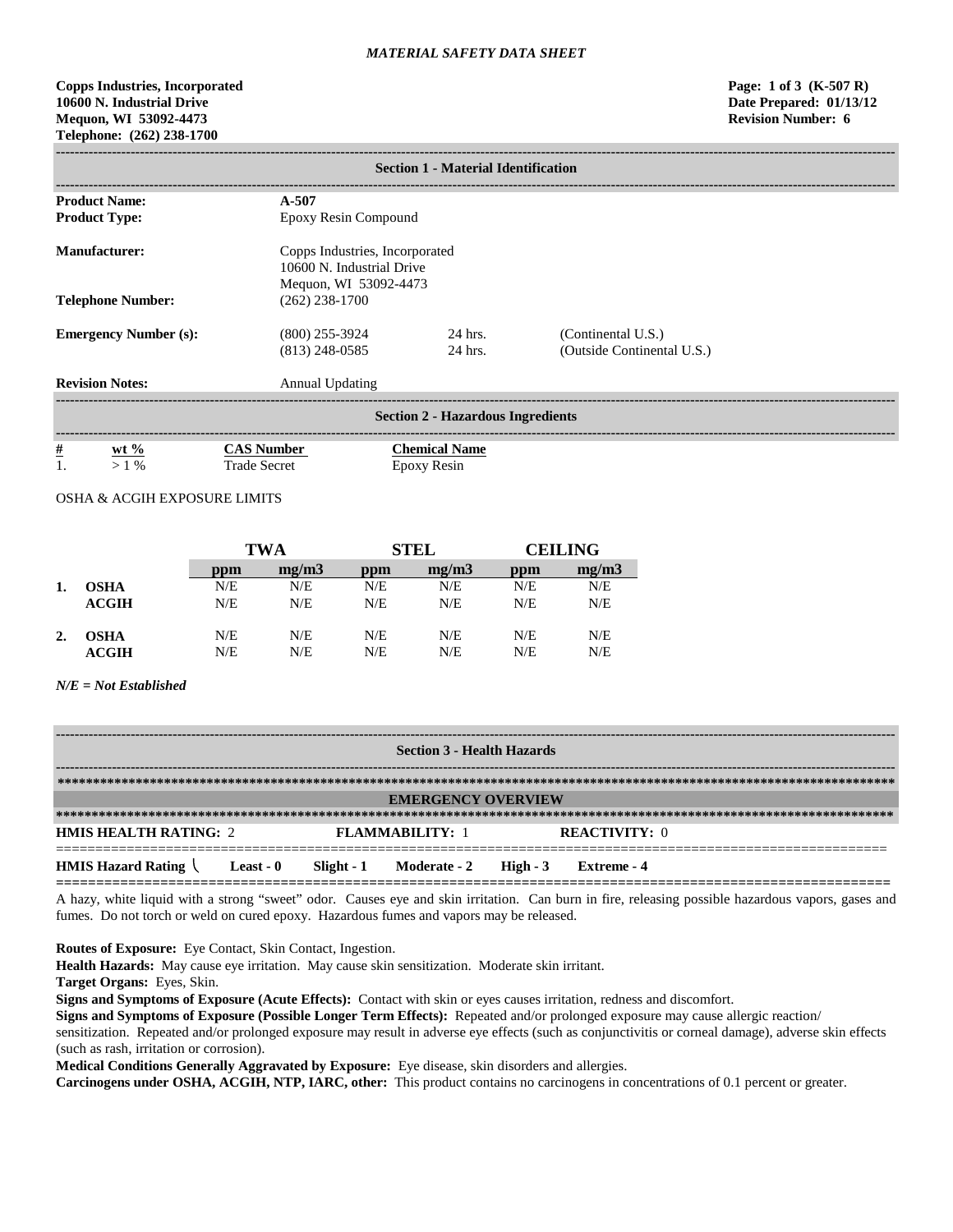| <b>Copps Industries, Incorporated</b> |  |  |  |  |
|---------------------------------------|--|--|--|--|
| Mequon, WI 53092-4473                 |  |  |  |  |
| Telephone: (262) 238-1700             |  |  |  |  |

### **------------------------------------------------------------------------------------------------------------------------------------------------------------------------------------ Section 4 - First Aid**

**------------------------------------------------------------------------------------------------------------------------------------------------------------------------------------ Eye Contact:** Hold eyelids apart and immediately flush eyes with plenty of water for at least 15 minutes. Seek medical attention.

**Skin Contact:** Remove contaminated clothing/shoes and wipe excess from skin. Flush skin with water. Follow by washing with soap and water. If irritation occurs, seek medical attention. If contact with hot product occurs, immediately flush with cool water for 15 minutes. Carefully remove clothing; if clothing is stuck to a burn area do not pull it off, but cut around it. Cover burn area with a clean material. Get medical attention immediately.

**Inhalation:** Remove victim to fresh air and provide oxygen. If breathing is difficult, seek medical attention.

**Ingestion:** If swallowed, call physician immediately. Induce vomiting only as directed by medical personnel. Never give anything by mouth to an unconscious person. Get medical attention immediately.

| <b>Section 5 - Fire and Explosion Data</b> |  |
|--------------------------------------------|--|

**------------------------------------------------------------------------------------------------------------------------------------------------------------------------------------ Flash Point (closed cup):**  $> 200 \text{ }^{\circ}\text{F}$  **Upper Explosion Limit (UEL):** No data

**Auto Ignition Temperature:**No data **Lower Explosion Limit (LEL):** No data

Fire Hazard Classification (OSHA/NFPA): This product is considered neither flammable nor combustible, but will burn if involved in a fire. **Extinguishing Media:** Foam, Carbon Dioxide (CO2), or dry chemical.

**Special Fire Fighting Procedures:** Keep personnel removed from area and upwind of fire. Wear full fire-fighting turn-out gear (full bunker gear) and respiratory protection (SCBA). Cool fire exposed containers with water spray.

**Unusual Fire and Explosion Hazards:** Hazardous combustion products may be present. Combustion may form aldehydes, nitrous oxides, carbon monoxide (CO), and carbon dioxide (CO2).

**------------------------------------------------------------------------------------------------------------------------------------------------------------------------------------ Section 6 - Accidental Release Measures**

**------------------------------------------------------------------------------------------------------------------------------------------------------------------------------------ Containment Techniques (Removal of ignition sources, diking, etc.)** Stop the leak, if possible. Shut off or remove all ignition sources. Construct a dike to prevent spreading.

**Clean-Up Procedures:** Spread absorbent material over area. Wipe or scrape up material. Dispose of material in accordance with local, state and federal regulations. Wash area with soap and water. Prevent washings from entering sewers or waterways.

**Other Emergency Advice:** Wear protective clothing, boots, gloves, respirator, and eye protection.

#### ------------------------------------------------------------------------------------------------------------------------------------------------------------------------------------ **Section 7 - Handling and Storage**

**------------------------------------------------------------------------------------------------------------------------------------------------------------------------------------ Storage:** Store in a cool (60-80 °F), dry, ventilated place. Crystallization may occur if storage temperature drops below 55 °F for a prolonged period of time. Store in closed containers.

**Handling:** Avoid contact with skin, eyes, or clothing. When handling, do not eat, drink, or smoke.

**Other Precautions:** Wash thoroughly after handling. Remove contaminated clothing and gear. Decontaminate. Destroy leather or any articles which can not be decontaminated.

#### **------------------------------------------------------------------------------------------------------------------------------------------------------------------------------------ Section 8 - Personal Protection/Exposure Controls**

**------------------------------------------------------------------------------------------------------------------------------------------------------------------------------------ Eye Protection:** Chemical safety goggles recommended. Contact lenses should not be worn while using this product.

**Hand Protection:** Chemical resistant gloves recommended, such as neoprene or nitrite rubber.

**Respiratory Protection:** Not necessary under most operating conditions. NIOSH approved organic vapor respirator should be used in confined areas, or when conditions cause high vapor concentrations. If the percent oxygen is below normal then use self-contained breathing apparatus. **Protective Clothing:** Clean, body covering clothing should be utilized.

**Work and Hygienic Practices:** Eye wash stations and safety showers should be easily accessible.

**------------------------------------------------------------------------------------------------------------------------------------------------------------------------------------**

#### **Section 9 - Typical Physical and Chemical Properties**

| <b>Physical Form:</b>  | Liquid      | <b>Vapor Density:</b>       | Heavier than air |
|------------------------|-------------|-----------------------------|------------------|
| Color:                 | Hazy, white | <b>Boiling Point:</b>       | $>200$ °F        |
| Odor:                  | Sweet       | <b>Melting Point:</b>       | Not Applicable   |
| pH:                    | No Data     | <b>Solubility in Water:</b> | Negligible       |
| <b>Vapor Pressure:</b> | No Data     | <b>Specific Gravity:</b>    | 1.13             |
|                        |             |                             |                  |

### **Section 10 - Stability and Reactivity ------------------------------------------------------------------------------------------------------------------------------------------------------------------------------------**

**Chemical Stability:** Stable **Conditions to Avoid (if unstable):** None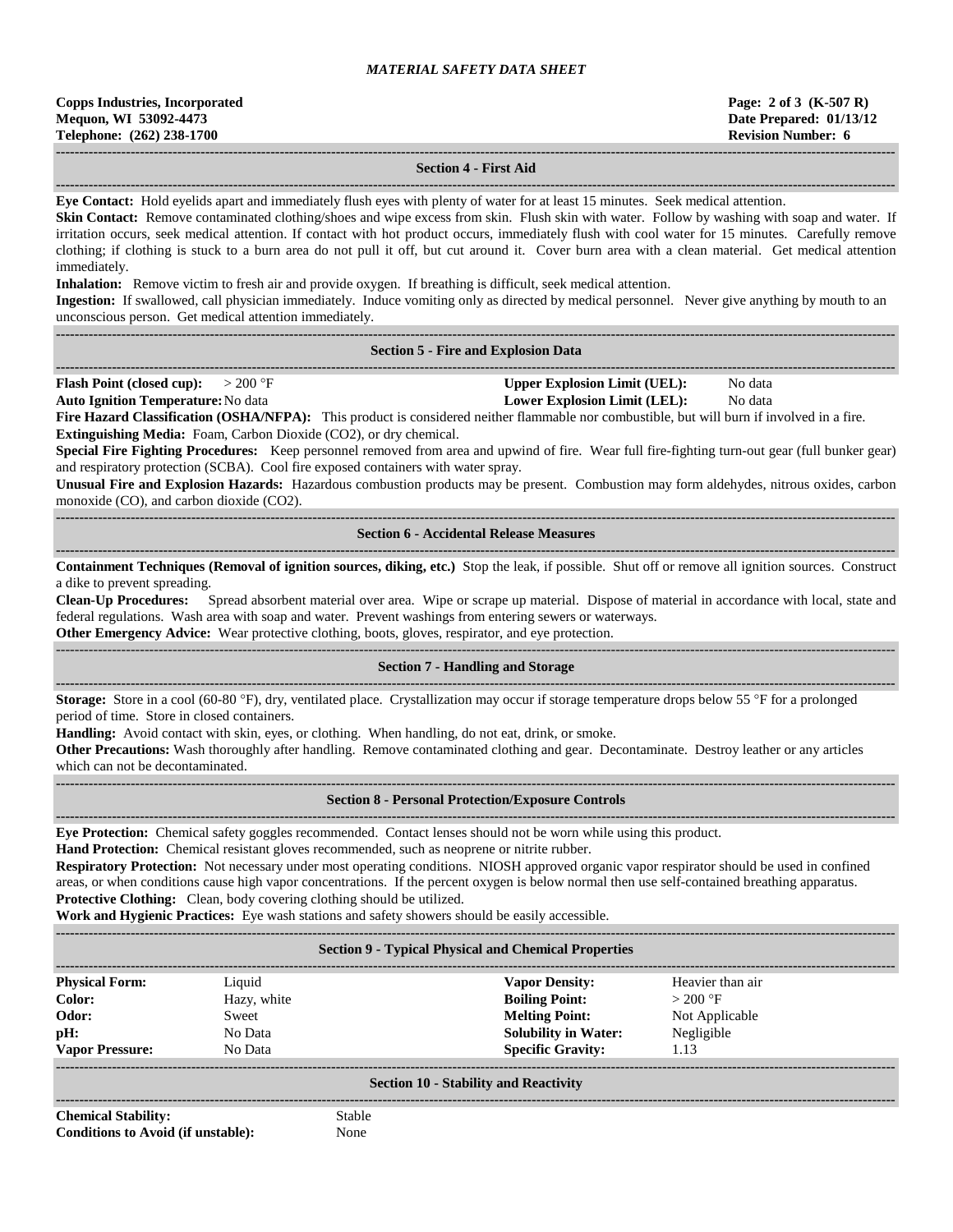## **Copps Industries, Incorporated Page: 3 of 3 (K-507 R) Mequon, WI 53092-4473 Date Prepared: 01/13/12 Telephone: (262) 238-1700 Revision Number: 6**

| Section 10 - Stability and Reactivity (con't.) |                                                                                                 |  |  |  |  |  |
|------------------------------------------------|-------------------------------------------------------------------------------------------------|--|--|--|--|--|
|                                                |                                                                                                 |  |  |  |  |  |
| <b>Incompatibility (Materials to Avoid):</b>   | Acids, strong oxidizing agents.                                                                 |  |  |  |  |  |
| <b>Hazardous Decomposition Products:</b>       | None                                                                                            |  |  |  |  |  |
| <b>Hazardous Polymerization:</b>               | Contact with epoxy hardeners under uncontrolled conditions. May release excess heat and vapors. |  |  |  |  |  |
|                                                |                                                                                                 |  |  |  |  |  |
|                                                | <b>Section 11 - Toxicological Properties</b>                                                    |  |  |  |  |  |
|                                                |                                                                                                 |  |  |  |  |  |
| Acute Oral Toxicity (LD50, RAT):               | No data available.                                                                              |  |  |  |  |  |
| <b>Acute Dermal Toxicity (LD50, RABBIT):</b>   | No data available.                                                                              |  |  |  |  |  |
| <b>Acute Inhalation Toxicity (LC50, RAT):</b>  | No data available.                                                                              |  |  |  |  |  |

#### ------------------------------------------------------------------------------------------------------------------------------------------------------------------------------------ **Section 12 - Ecological Information**

**------------------------------------------------------------------------------------------------------------------------------------------------------------------------------------**

No data available.

**------------------------------------------------------------------------------------------------------------------------------------------------------------------------------------**

**Section 13 - Disposal Considerations**

**------------------------------------------------------------------------------------------------------------------------------------------------------------------------------------ Waste Disposal:** This material does not contain any VOC's (volatile organic compounds). Dispose of material in accordance with applicable, local, state, and federal laws and regulations. The state and local regulations and laws may differ from federal regulations, and laws may change or be reinterpreted. This information only applies to the material as manufactured. Processing, use, or contamination may make the information in appropriate, inaccurate, or incomplete. Responsibility for proper waste disposal is with the owner of the waste.

| <b>Section 14 - Transport Information</b>                                                                                           |                                                                                                                |                                                             |                                                                                                                                    |  |  |  |  |
|-------------------------------------------------------------------------------------------------------------------------------------|----------------------------------------------------------------------------------------------------------------|-------------------------------------------------------------|------------------------------------------------------------------------------------------------------------------------------------|--|--|--|--|
| <b>DOT Non-Bulk Shipping Name:</b><br><b>DOT Bulk Shipping Name:</b><br><b>Technical Shipping Name:</b><br><b>DOT Hazard Class:</b> | Resin compound - not regulated<br>Resin compound - not regulated<br>NMFC Item 46030, Class 55<br>Not regulated | IINH:<br><b>Packing Group:</b><br><b>IMO Shipping Data:</b> | Not regulated<br>Not regulated<br>Resin compound - not regulated<br><b>ICAO/IATA Shipping Data:</b> Resin compound - not regulated |  |  |  |  |

**Section 15 - Regulatory Information**

#### **------------------------------------------------------------------------------------------------------------------------------------------------------------------------------------** *US FEDERAL REGULATIONS:*

**Toxic Substances Control Act (TSCA):** All components are included in the EPA Toxic Substances Control Act (TSCA) Chemical Substance Inventory or are not required to be listed on the TSCA Inventory.

**OSHA (29CFR1910.1200) Hazard Class(es):** Irritant. Sensitizer

**EPCRA Section 312 (40CFR370) Hazard Classes:** Immediate Health Hazard. Delayed Health Hazard.

**EPCRA Section 313 (40CFR372):** Toxic chemicals above "de minimus" level: None

## *STATE REGULATIONS:*

**California Proposition 65 Substances:** (components known to the State of California to cause cancer and/or reproductive toxicity and subject to warning and discharge requirements under the "Safe Drinking Water and Toxic Enforcement Act of 1986"). None

## *INTERNATIONAL REGULATIONS*

**Canada: WHMIS Hazard Classification:** Class D, division 2B **WHMIS Risk Phrases:** Eye or skin irritant. Skin sensitizer. **WHMIS Symbols:** Stylized T

### **------------------------------------------------------------------------------------------------------------------------------------------------------------------------------------ Section 16 - Other Information**

**------------------------------------------------------------------------------------------------------------------------------------------------------------------------------------**

*To the best of our knowledge, the information contained herein is accurate. However, neither Copps Industries nor any of its agents assume any liability whatsoever for the accuracy or completeness of the information contained herein. Final determination of suitability of any material is the sole responsibility of the user. All materials may present unknown health hazards and should be used with caution. Although certain hazards are described herein, we cannot guarantee that these are the only hazards which exist.*

**Revision Date:** 01/13/12 **Revised By:** Aleksey Kozlov **Revised By:** Aleksey Kozlov **Replaces Revised By:** Aleksey Kozlov **Replaces Revision Dated:** 01/28/10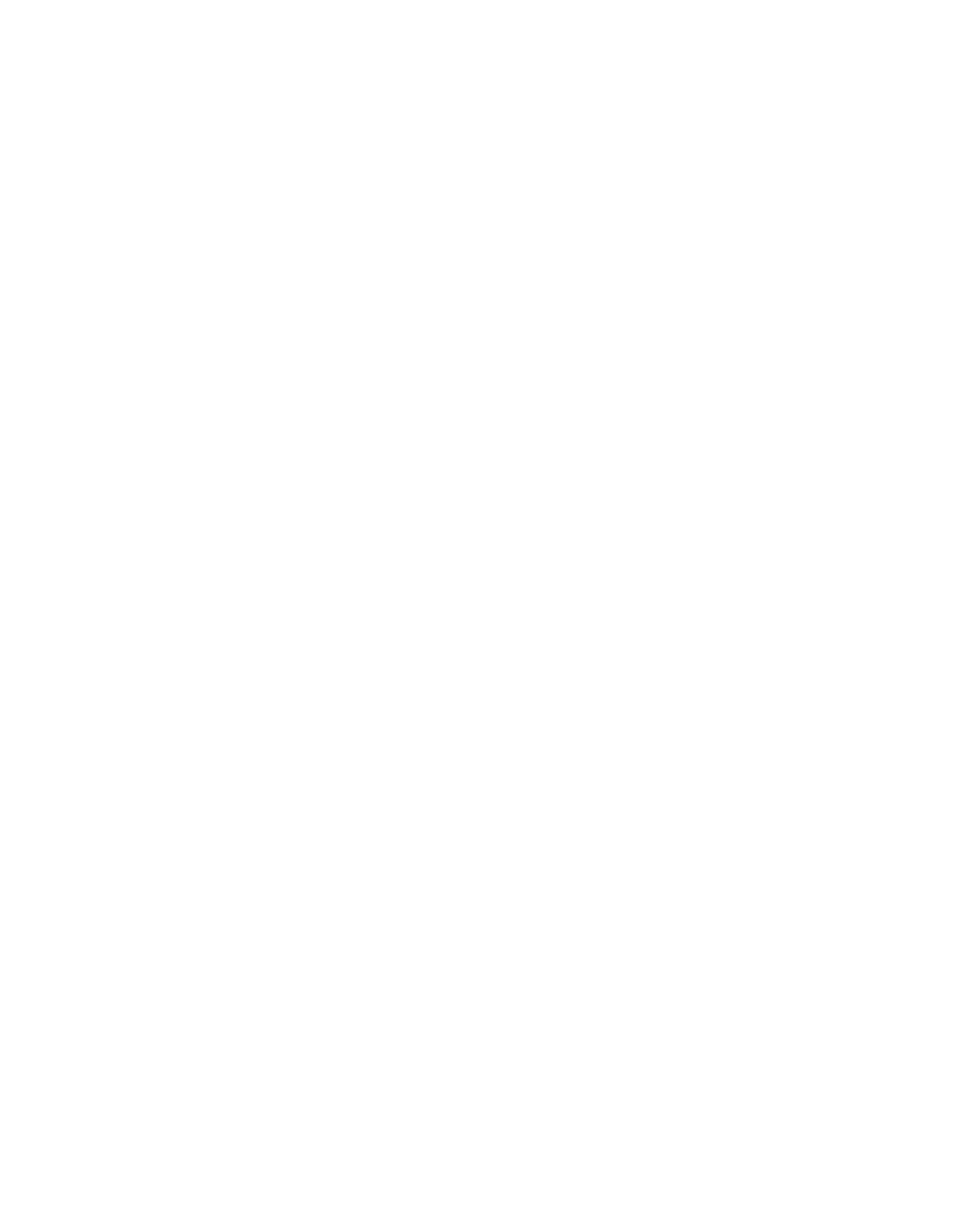|                                         | <b>Section 1 - Material Identification</b> |                                           |                                                             |                                          |     |                    |                            |  |
|-----------------------------------------|--------------------------------------------|-------------------------------------------|-------------------------------------------------------------|------------------------------------------|-----|--------------------|----------------------------|--|
| <b>Product Name:</b>                    |                                            | $B-507$                                   |                                                             |                                          |     |                    |                            |  |
| <b>Product Type:</b>                    |                                            |                                           | <b>Epoxy Hardener</b>                                       |                                          |     |                    |                            |  |
| <b>Manufacturer:</b>                    |                                            |                                           | Copps Industries, Incorporated<br>10600 N. Industrial Drive |                                          |     |                    |                            |  |
| <b>Telephone Number:</b>                |                                            | Mequon, WI 53092-4473<br>$(262)$ 238-1700 |                                                             |                                          |     |                    |                            |  |
| <b>Emergency Number (s):</b>            |                                            | $(800)$ 255-3924<br>$(813)$ 248-0585      |                                                             | 24 hrs.<br>24 hrs.                       |     | (Continental U.S.) | (Outside Continental U.S.) |  |
| <b>Revision Notes:</b>                  |                                            | Annual Updating                           |                                                             |                                          |     |                    |                            |  |
|                                         |                                            |                                           |                                                             | <b>Section 2 - Hazardous Ingredients</b> |     |                    |                            |  |
| $\#$<br>wt $\%$<br>1.<br>$>1\%$         |                                            | <b>CAS Number</b><br><b>Trade Secret</b>  |                                                             | <b>Chemical Name</b><br>Amine            |     |                    |                            |  |
| <b>OSHA &amp; ACGIH EXPOSURE LIMITS</b> |                                            |                                           |                                                             |                                          |     |                    |                            |  |
|                                         |                                            | <b>TWA</b>                                |                                                             | <b>STEL</b>                              |     | <b>CEILING</b>     |                            |  |
|                                         | ppm                                        | mg/m3                                     | ppm                                                         | mg/m3                                    | ppm | mg/m3              |                            |  |
| <b>OSHA</b><br>1.                       | N/E                                        | N/E                                       | N/E                                                         | N/E                                      | N/E | N/E                |                            |  |
| <b>ACGIH</b>                            | N/E                                        | N/E                                       | N/E                                                         | N/E                                      | N/E | N/E                |                            |  |
| $N/E = Not$ <i>Established</i>          |                                            |                                           |                                                             |                                          |     |                    |                            |  |
|                                         |                                            |                                           |                                                             | <b>Section 3 - Health Hazards</b>        |     |                    |                            |  |
|                                         |                                            |                                           |                                                             |                                          |     |                    |                            |  |
|                                         |                                            |                                           |                                                             | <b><i>EMERGENCY OVERVIEW</i></b>         |     |                    |                            |  |

| <i>EMERGENCI OVERVIEW</i>    |           |            |                        |          |               |
|------------------------------|-----------|------------|------------------------|----------|---------------|
|                              |           |            |                        |          |               |
| <b>HMIS HEALTH RATING: 3</b> |           |            | <b>FLAMMARILITY: 1</b> |          | REACTIVITY: 0 |
| <b>HMIS Hazard Rating</b>    | Least - 0 | Slight - 1 | Moderate - 2           | High - 3 | Extreme - 4   |

A clear liquid with an amine odor. Corrosive to skin. Corrosive to eyes. Severe skin irritant. Severe eye irritant. May cause skin sensitization. May cause respiratory sensitization. Can burn in fire, releasing possible hazardous vapors, gases and fumes. Do not torch or weld on cured epoxy. Hazardous fumes and vapors may be released.

**\*\*\*\*\*\*\*\*\*\*\*\*\*\*\*\*\*\*\*\*\*\*\*\*\*\*\*\*\*\*\*\*\*\*\*\*\*\*\*\*\*\*\*\*\*\*\*\*\*\*\*\*\*\*\*\*\*\*\*\*\*\*\*\*\*\*\*\*\*\*\*\*\*\*\*\*\*\*\*\*\*\*\*\*\*\*\*\*\*\*\*\*\*\*\*\*\*\*\*\*\*\*\*\*\*\*\*\*\*\*\*\*\*\*\*\*\*\***

**Routes of Exposure:** Eye Contact, Skin Contact, Inhalation, Ingestion.

**Health Hazards:** Corrosive to skin. Corrosive to eyes. Severe skin irritant. Severe eye irritant. May cause skin sensitization. May cause respiratory sensitization.

**Target Organs:** Eyes, Skin, and Respiratory System.

**Signs and Symptoms of Exposure (Acute Effects):** Burns of the eye may cause blindness. Contact of undiluted products with the eyes or skin quickly causes severe irritation and pain and may cause burns, necrosis, and permanent injury. Inhalation of mists may severely damage contacted tissue and produce scarring. Product is readily absorbed through the skin and may cause discomfort, injury or serious health problems unless treated properly.

**Signs and Symptoms of Exposure (Possible Longer Term Effects):** This substance may cause respiratory sensitization to exposed workers. **Medical Conditions Generally Aggravated by Exposure:** Asthma, chronic respiratory disease (e.g. Bronchitis, emphysema). Eye disease, skin disorders and allergies.

**Carcinogens under OSHA, ACGIH, NTP, IARC, other:** This product contains no carcinogens in concentrations of 0.1 percent or greater.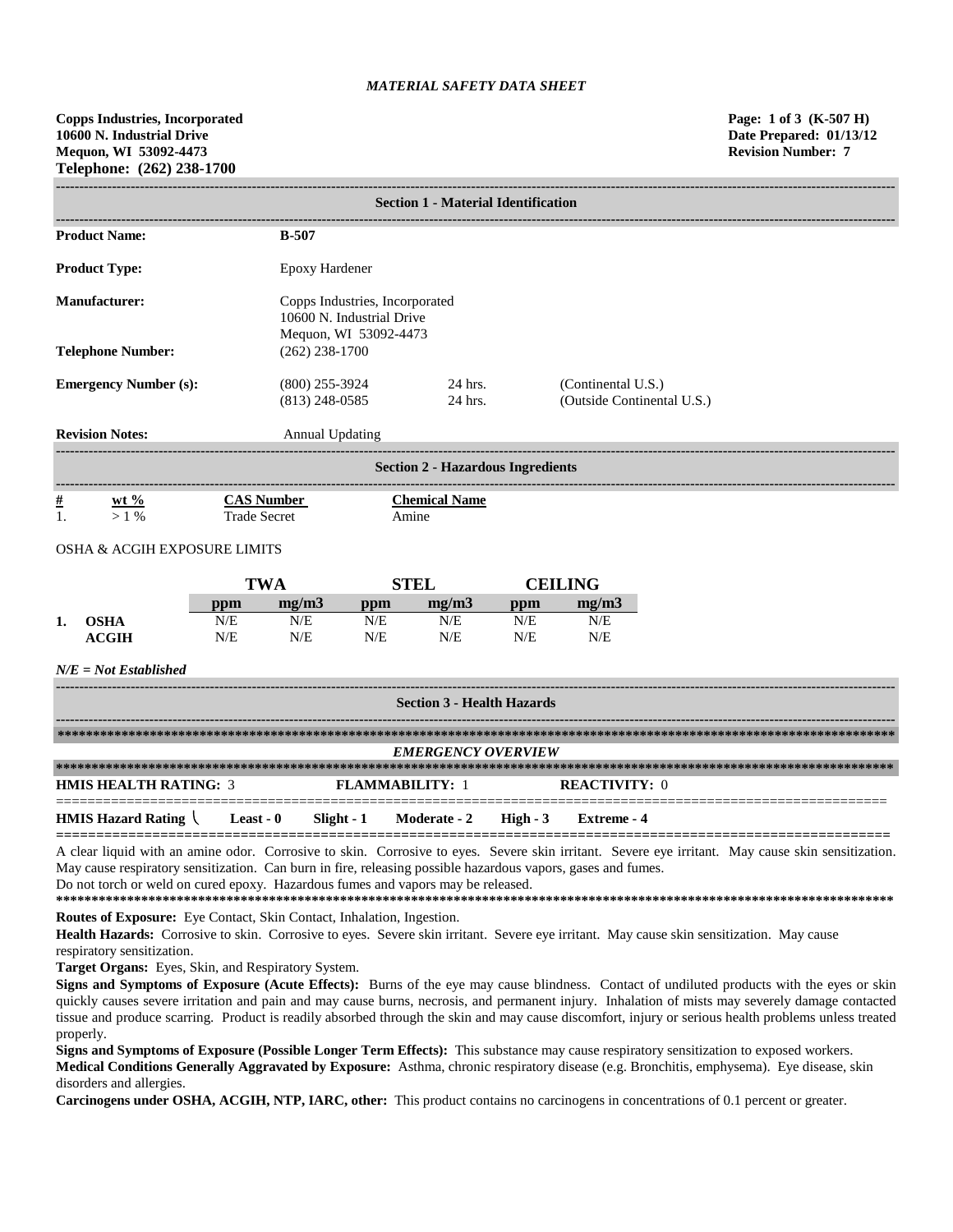**Copps Industries, Incorporated 10600 N. Industrial Drive Page: 2 of 3 (K-507 H) Mequon, WI 53092-4473 Date Prepared: 01/13/12 Telephone: (262) 238-1700 Revision Number: 7**

**------------------------------------------------------------------------------------------------------------------------------------------------------------------------------------ Section 4 - First Aid**

**------------------------------------------------------------------------------------------------------------------------------------------------------------------------------------ Eye Contact:** Hold eyelids apart and immediately flush eyes with plenty of water for at least 15 minutes. Seek medical attention. **Skin Contact:** Remove contaminated clothing/shoes and wipe excess from skin. Immediately flush affected area with water for at least 15 minutes. Cover the affected area with a sterile dressing or clean sheeting and seek medical attention immediately. DO NOT APPLY GREASES OR OINTMENTS. Control shock if present. **Inhalation:** Remove victim too fresh air and provide oxygen. If breathing is difficult, seek medical attention. **Ingestion:** In the event of ingestion, administer 3-4 glasses of milk or water. DO NOT INDUCE VOMITING. Seek medical attention immediately. **------------------------------------------------------------------------------------------------------------------------------------------------------------------------------------ Section 5 - Fire and Explosion Data ------------------------------------------------------------------------------------------------------------------------------------------------------------------------------------ Flash Point (closed cup):**  $> 200 \text{ °F}$  **Lower Explosion Limit (LEL):** No data available **Upper Explosion Limit (UEL):** No data **Auto Ignition Temperature:** No data available **Fire Hazard Classification (OSHA/NFPA):** This product is considered a combustible liquid. **Extinguishing Media:** Foam, Carbon Dioxide (CO<sub>2</sub>), or dry chemical. **Special Fire Fighting Procedures:** Keep personnel removed from area and upwind of fire. Wear full fire-fighting turnout gear (full bunker gear) and respiratory protection (SCBA). Cool fire exposed containers with water spray. **Unusual Fire and Explosion Hazards:** Hazardous combustion products may be present. Combustion may form aldehydes, nitrous oxides, carbon monoxide  $(CO)$ , and carbon dioxide  $(CO<sub>2</sub>)$ . **------------------------------------------------------------------------------------------------------------------------------------------------------------------------------------ Section 6 - Accidental Release Measures ------------------------------------------------------------------------------------------------------------------------------------------------------------------------------------ Containment Techniques (Removal of ignition sources, diking etc.):** Reduce vapor spreading with a water spray. Stop the leak, if possible. Shut off or remove all ignition sources. Construct a dike to prevent spreading. **Clean-Up Procedures:** Spread absorbent material over area. Transfer to containers by suction. For large spills, recover spilled material with a vacuum truck. Dispose of material in accordance with local, state and federal regulations. Wash area with soap and water. Prevent washings from entering sewers or waterways. **Other Emergency Advice:** Wear protective clothing, boots, gloves, respirator, and eye protection. **------------------------------------------------------------------------------------------------------------------------------------------------------------------------------------ Section 7 - Handling and Storage ------------------------------------------------------------------------------------------------------------------------------------------------------------------------------------ Storage:** Store in a cool (60-80 °F), dry ventilated place. Store in closed containers. **Handling:** Avoid breathing of vapors. Handle in well-ventilated workspace. Avoid contact with skin, eyes, or clothing. When handling, do not eat, drink, or smoke. **Other Precautions:** Emergency showers and eye wash stations should be readily accessible. Wash thoroughly after handling. Remove contaminated clothing and gear. Decontaminate. Destroy leather or any articles, which can not be decontaminated. **------------------------------------------------------------------------------------------------------------------------------------------------------------------------------------ Section 8 - Personal Protection/Exposure Controls ------------------------------------------------------------------------------------------------------------------------------------------------------------------------------------ Eye Protection:** Full-face shield with chemical safety goggles. Contact lenses should not be worn while using this product. **Hand Protection:** Neoprene rubber gloves. Cuffed butyl rubber gloves. Nitrile rubber gloves. **Respiratory Protection:** Not necessary under most operating conditions. NIOSH approved organic vapor respirator should be used in confined areas, or when conditions cause high vapor concentrations. If the percent oxygen is below normal then use self-contained breathing apparatus. **Protective Clothing:** Impervious clothing. Slickersuit. Rubber boots. Full rubber suit (rain gear). Butyl or latex protective clothing. **Work and Hygienic Practices:** Eye wash stations and safety showers should be easily accessible. **------------------------------------------------------------------------------------------------------------------------------------------------------------------------------------ Section 9 - Typical Physical and Chemical Properties ------------------------------------------------------------------------------------------------------------------------------------------------------------------------------------ Physical Form:** Liquid **Vapor Density:** Heavier than air **Color:** Clear **Clear <b>Boiling Point:**  $> 200 \text{ }^{\circ}\text{F}$ **Odor:** Amine **Melting Point:** Not applicable **pH: No data available <b>Solubility in Water:** Negligible **Negligible Solubility in Water:** Negligible **Vapor Pressure:** No data available **Specific Gravity:** 1.01 **------------------------------------------------------------------------------------------------------------------------------------------------------------------------------------ Section 10 - Stability and Reactivity ------------------------------------------------------------------------------------------------------------------------------------------------------------------------------------**

# **Chemical Stability:** Stable **Conditions to Avoid (if stable):** None

**Incompatibility (Materials to Avoid):** Acids, strong oxidizing agents. **Hazardous Decomposition Products:** None **Hazardous Polymerization:** Contact with epoxy resins under uncontrolled conditions. May release excess heat and vapors.